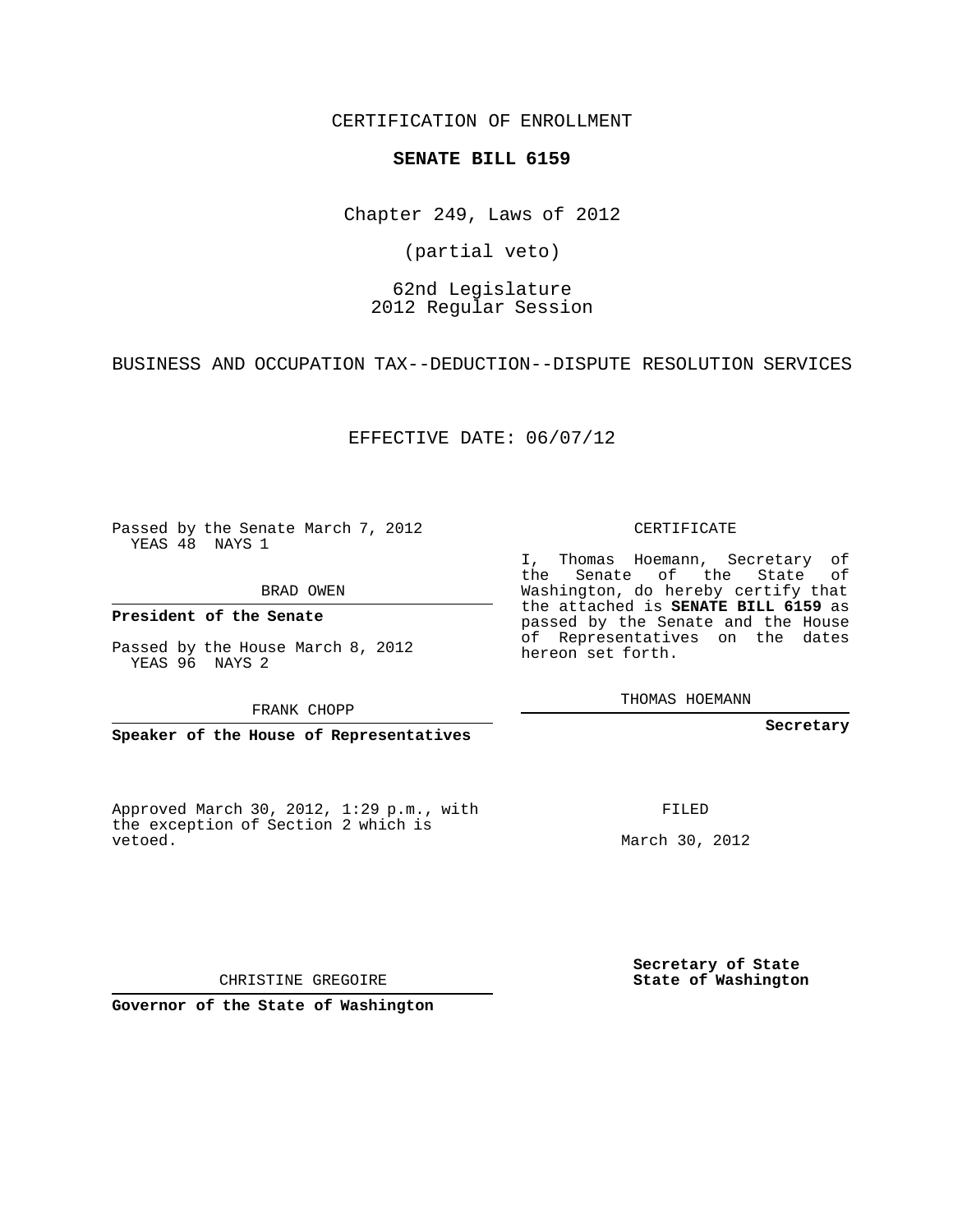# **SENATE BILL 6159** \_\_\_\_\_\_\_\_\_\_\_\_\_\_\_\_\_\_\_\_\_\_\_\_\_\_\_\_\_\_\_\_\_\_\_\_\_\_\_\_\_\_\_\_\_

\_\_\_\_\_\_\_\_\_\_\_\_\_\_\_\_\_\_\_\_\_\_\_\_\_\_\_\_\_\_\_\_\_\_\_\_\_\_\_\_\_\_\_\_\_

Passed Legislature - 2012 Regular Session

**State of Washington 62nd Legislature 2012 Regular Session By** Senators Hargrove, Regala, Harper, and Padden Read first time 01/12/12. Referred to Committee on Ways & Means.

 AN ACT Relating to a business and occupation tax deduction for amounts received with respect to dispute resolution services; adding a new section to chapter 82.04 RCW; and creating a new section.

BE IT ENACTED BY THE LEGISLATURE OF THE STATE OF WASHINGTON:

 NEW SECTION. **Sec. 1.** A new section is added to chapter 82.04 RCW to read as follows:

 (1) A qualified dispute resolution center may deduct from the measure of tax amounts received as a contribution from federal, state, or local governments and nonprofit organizations for providing dispute resolution services.

 (2) A nonprofit organization may deduct from the measure of tax amounts received from federal, state, or local governments for distribution to a qualified dispute resolution center.

(3) A qualified dispute resolution center must:

(a) Be established under chapter 7.75 RCW; and

 (b) Provide services either without charge to the participants or for a fee that is based on the participant's ability to pay, as required by RCW 7.75.030.